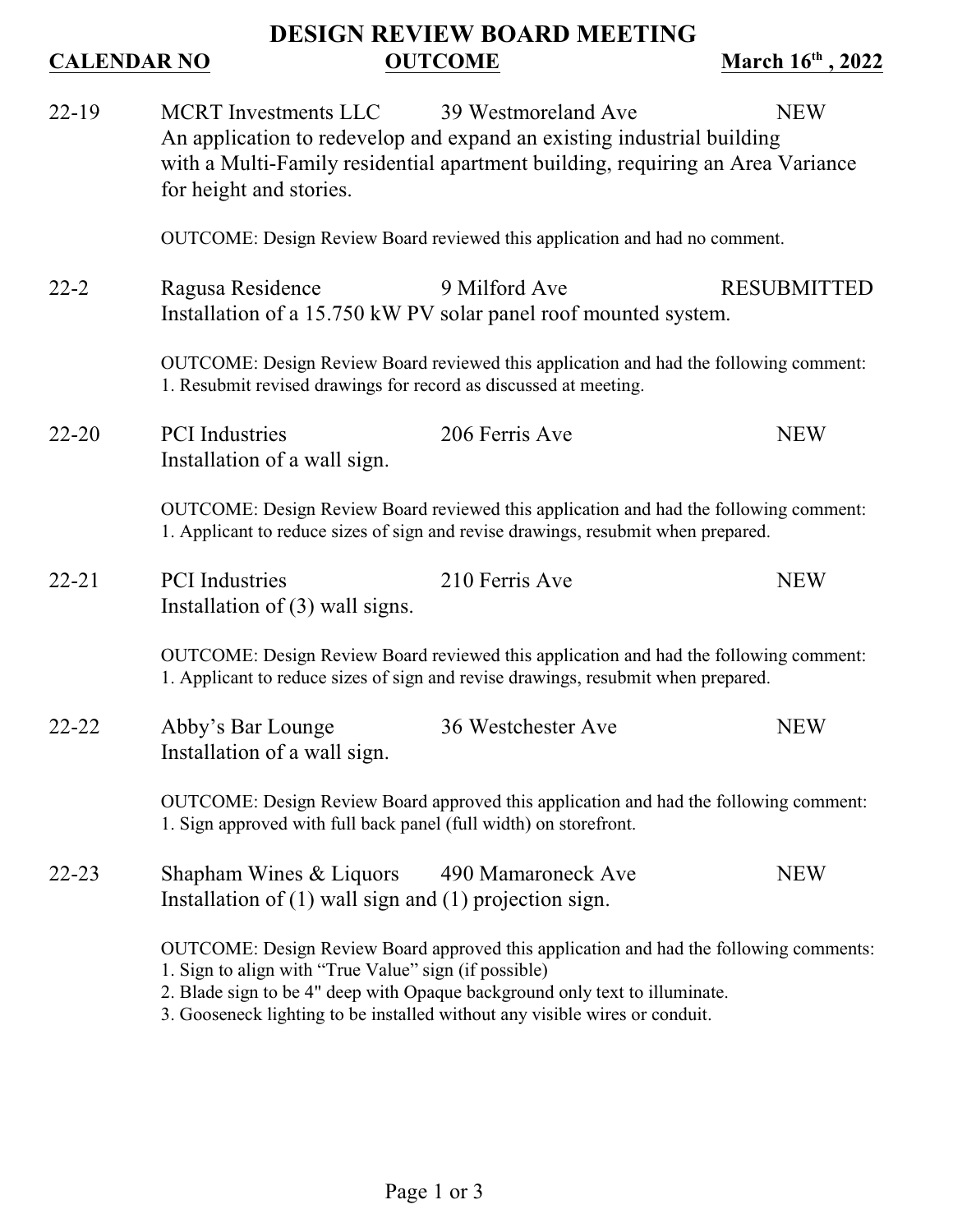### **DESIGN REVIEW BOARD MEETING CALENDAR NO OUTCOME March 16<sup>th</sup>, 2022**

| $22 - 24$ | <b>Smoke Palace</b><br>Installation of a wall sign.                                                                                                                                                                                                                    | 217 E Post Rd                                                              | <b>NEW</b>         |  |  |
|-----------|------------------------------------------------------------------------------------------------------------------------------------------------------------------------------------------------------------------------------------------------------------------------|----------------------------------------------------------------------------|--------------------|--|--|
|           | OUTCOME: Design Review Board reviewed this application and had the following comments:<br>1. Existing sign back panel needs to be reduced to 2" or less.<br>2. Convenience box needs to be removed.<br>3. Remove phone number<br>4. Resubmit when prepared for review. |                                                                            |                    |  |  |
| $22 - 25$ | Big Joe & Sons Tattoo<br>Installation of a wall sign.                                                                                                                                                                                                                  | 193 & 195 Mamaroneck Ave                                                   | <b>NEW</b>         |  |  |
|           | OUTCOME: Design Review Board did not review this application, applicant was not present.                                                                                                                                                                               |                                                                            |                    |  |  |
| $21 - 18$ | Juan Serrano<br>308 Battle Ave<br><b>RESUBMITTED</b><br>Construction of a three (3) story frame six (6) unit residential Multi-Family<br>building.                                                                                                                     |                                                                            |                    |  |  |
|           | OUTCOME: Design Review Board approved this application and had the following comment:<br>1. Revised colors pallet approved as submitted.                                                                                                                               |                                                                            |                    |  |  |
| $19-07$   | One Dekalb, LLC<br>Exterior changes / mechanical equipment screening.                                                                                                                                                                                                  | 1 Dekalb Ave                                                               | <b>RESUBMITTED</b> |  |  |
|           | OUTCOME: Design Review Board approved this application and had the following comments:<br>1. Landscaping at vents approved.<br>2. Roof vent screening at top of building approved.<br>3. More details are required for screening at lower roof.                        |                                                                            |                    |  |  |
| $22 - 16$ | Hale WP Owner, LLC                                                                                                                                                                                                                                                     | 97-11 Halle Ave $\&$<br>100-114 Hale Ave                                   | <b>RESUBMITTED</b> |  |  |
|           | An application submitted on behalf of Hale WP Owner, LLC for an amended<br>Special Permit / Site Plan approvals for the properties.                                                                                                                                    |                                                                            |                    |  |  |
|           | OUTCOME: Design Review Board did not review this application, this application has<br>been adjourned as per the Commissioner of The Department of Building.                                                                                                            |                                                                            |                    |  |  |
| $22 - 26$ | Mt Hope AME Zion Church 65 Lake Street<br>with the redevelopment of the property.                                                                                                                                                                                      | An application submitted for a one (1) year Site Plan extension associated | <b>NEW</b>         |  |  |
|           | OUTCOME: Design Review Board reviewed this application and had no comment.                                                                                                                                                                                             |                                                                            |                    |  |  |

Page 2 of 3